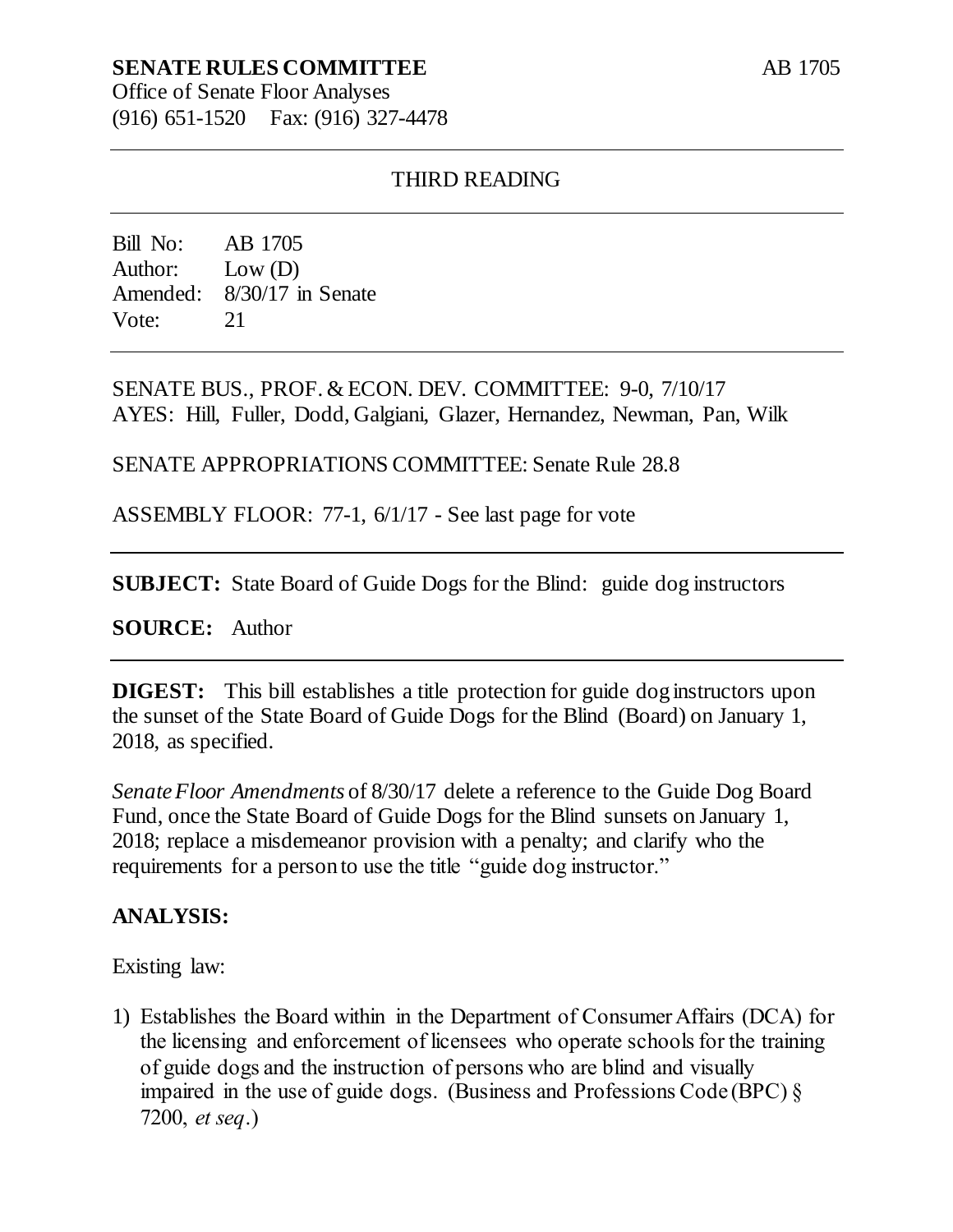- 2) Requires the Board to consist of seven members appointed by the Governor, of which one member is the Director of Rehabilitation or his or her designated representative; the remaining members are persons who have shown a particular interest in dealing with the problems of persons who are blind or visually impaired and at least three of them are persons who are blind or visually impaired who use guide dogs. (BPC  $\S$  7200(a))
- 3) Provides the Board with exclusive authority to issue licenses for the instruction of persons who are blind or visually impaired in the use of guide dogs and for the training of guide dogs for use by persons who are blind and visually impaired, and also provides the Board with exclusive authority to issue licenses to operate schools for the training of guide dogs and the instruction of persons who are blind or visually impaired. (BPC  $\S$  7200.5(a))
- 4) Establishes an arbitration procedure pilot project in order to provide a procedure for the resolution of disputes between guide dog users and guide dog schools relating to the continued physical custody and use of a guide dog, as specified. (BPC § 7215.6(a))
- 5) Requires, until January 1, 2018, the Board to prepare a fact sheet which contains the following: (BPC  $\S$  7217.7(a)(c))
	- a) A description of the purpose of the Board;
	- b) A description of the Board's role in assisting guide dog users who are victims of alleged guide dog discrimination; and,
	- c) A description of the Board's arbitration procedure.
- 6) Requires, until January 1, 2018, the Board to post the factsheet on its website and provide copies to each licensed guide dog school. (BPC  $\S 7215(b)(c)$ )

This bill:

1) States that any person who uses in any sign, business card, or letterhead, or in any advertisement, the words "guide dog instructor" "certified guide dog instructor" or any other terms or letters indicating or implying that her or she is an instructor trained in the utilization or training of guide dogs for the blind, or who represents or holds himself or herself out as a guide dog instructor without having knowledge of the special problems of persons who are blind or visually impaired and being able to teach them , being able to demonstrate the ability to train guide dogs with which persons who are blind or visually impaired would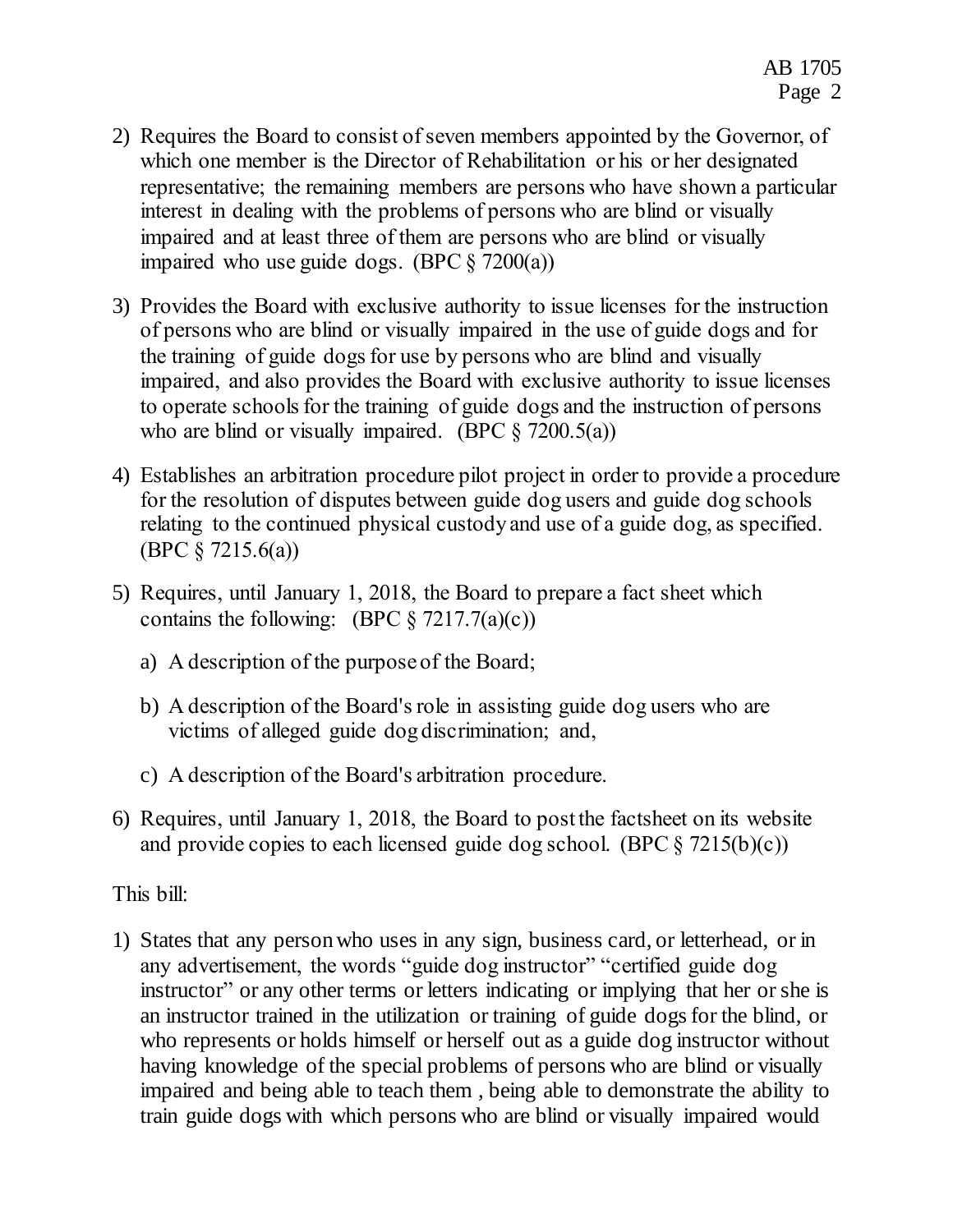be safe under various traffic conditions; or, being employed by a guide dog school certified by the International Guide Dog Federation, or a successor agency is guilty of a fine or civil penalty.

- 2) Defines "guide dog instructor" to mean a person who instructs or trains persons who are blind or visually impaired in the use of guide dogs or who engages in the business of training, selling, hiring, or supplying guide dogs for persons who are blind or visually impaired.
- 3) Defines "guide dog" to mean a dog that has been trained or is being trained to assist blind or visually impaired individuals, as specified.
- 4) Requires a guide dog school to annually submit to the DCA on or before September 1, a list of all trainers or guide dog instructors employed or contracted by the school and prohibits the DCA from charging a fee for collecting the data.
- 5) Deletes a reference to the Guide Dogs for the Blind Fund.

### **Background**

*Purpose*. The legislative changes reflected in this bill are solutions to issues raised about the Board in the Assembly Committee on Business and Professions' staff Background Paper and during its sunset review hearing on February 27, 2017.

*Board of Guide Dogs for the Blind*. The Board was established in 1948 to ensure that blind or visually impaired individuals received well-trained guide dogs. The Board also confirms that blind or visually impaired individuals are thoroughly trained to be effective and safe guide dog users. Furthermore, the Board was also designed to assure donors of guide dog charities their donations are used for their intended charitable purpose. The Board licenses and regulates: 1) guide dog instructors; 2) guide dog schools; and, 3) fundraising programs that open new schools as specified in BPC §§ 7200.5-7210.6. Currently, the Board oversees 103 guide dog instructors, including 47 out of state instructors and three guide dog schools. The Board annually inspects all schools, requires new active guide dog instructors to take written, practical, and oral examinations, and requires instructors to submit proof of eight hours of continuing education (CE) each year to remain licensed. California is the only State that has such a regulatory program. This bill prohibits, upon the sunset of the Board in January 2018, any person from using in any sign, business card, letterhead, or advertisement, the words "guide dog instructor" "certified guide dog instructor" or any other terms implying that he or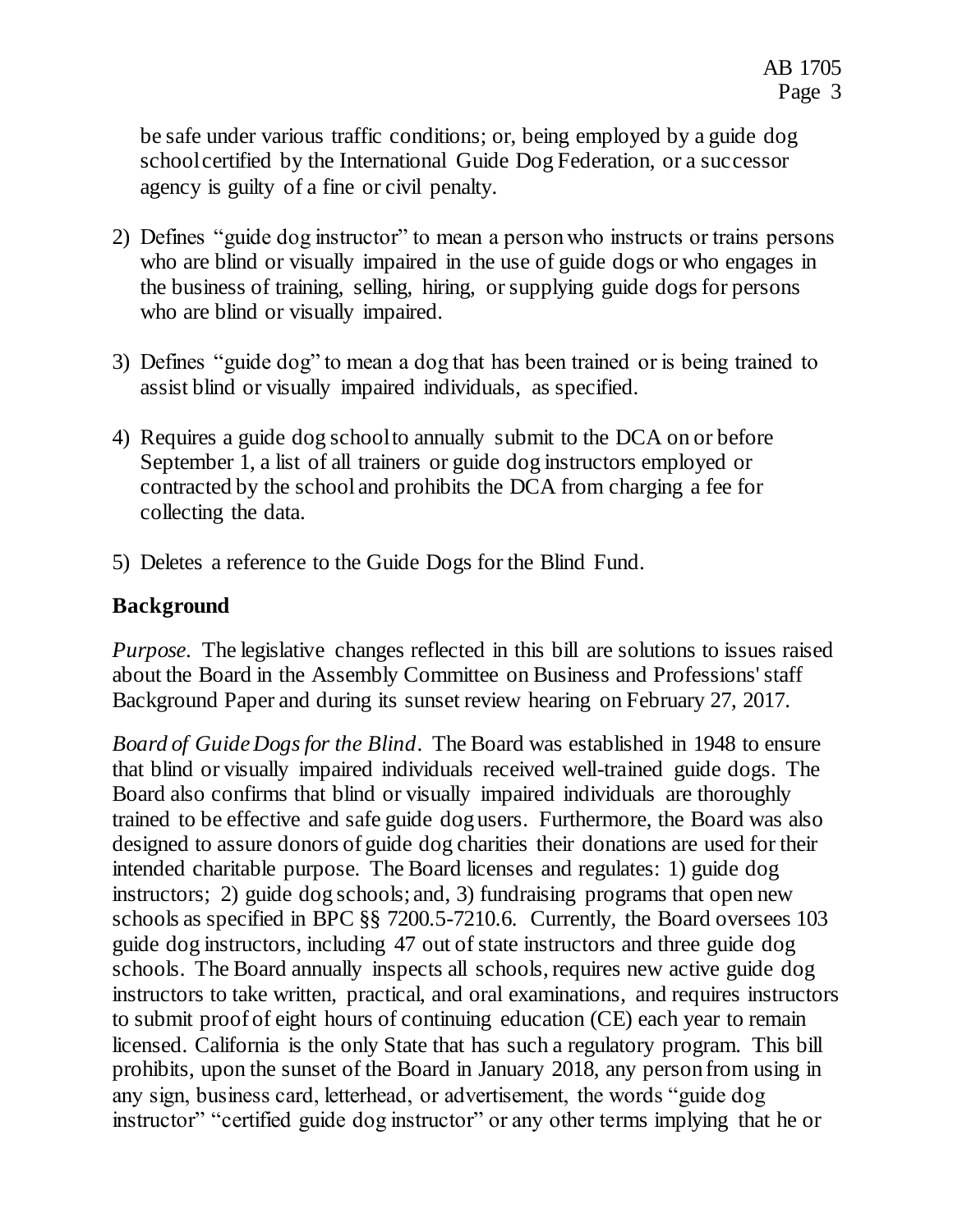she is an trained instructor in the utilization or training of guide dogs, without having knowledge of the special problems of persons who are blind or visually impaired and being able to teach them; being able to demonstrate the ability to train guide dogs with which persons who are blind or visually impaired would be safe under traffic conditions; or, be employed by a guide dog school certified by the International Guide Dog Federation, in an effort to ensure that only qualified individuals may instruct in the utilization or training of guide dogs.

*Joint Oversight Hearings and Sunset Review of DCA Licensing Boards*. In February and March of 2017, the Assembly Committee on Business and Professions and the Senate Committee on Business, Professions and Economic Development (Committees) conducted multiple joint oversight hearings to review 12 regulatory boards within the DCA and one regulatory entity outside of the DCA. The sunset bills are intended to implement legislative changes recommended in the respective background reports drafted by the Committees for the agencies reviewed this year. During the sunset review hearings, the Committees take public testimony and evaluate the eligible agency prior to the date the agency is scheduled to be repealed. An eligible agency is allowed to sunset unless the Legislature enacts a law to extend, consolidate, or reorganize the eligible agency.

*The Sunset Review Process*. The sunset review process provides a formal mechanism for the DCA, the Legislature, the regulatory boards, bureaus and committees, interested parties, and stakeholders to make recommendations for improvements to the authority of consumer protection boards and bureaus. This is performed on a standard four-year cycle and was mandated by SB 2036 (McCorquodale, Chapter 908, Statutes of 1994). Each eligible agency is required to submit to the Committees a report covering the entire period since last reviewed that includes, among other things, the purpose and necessity of the agency and any recommendations of the agency for changes or reorganization in order to better fulfill its purpose. During the sunset review hearings, the Committees take public testimony and evaluate the eligible agency prior to the date the agency is scheduled to be repealed.

## **Related/Prior Legislation**

SB 1331 (Pavley Chapter, 595, Statutes of 2016), allowed out-of-state personnel to provide follow-up services in California without a license, under specified conditions; revised the composition of the Board to include three, instead of two, representatives of the legally blind or visually impaired community; and, required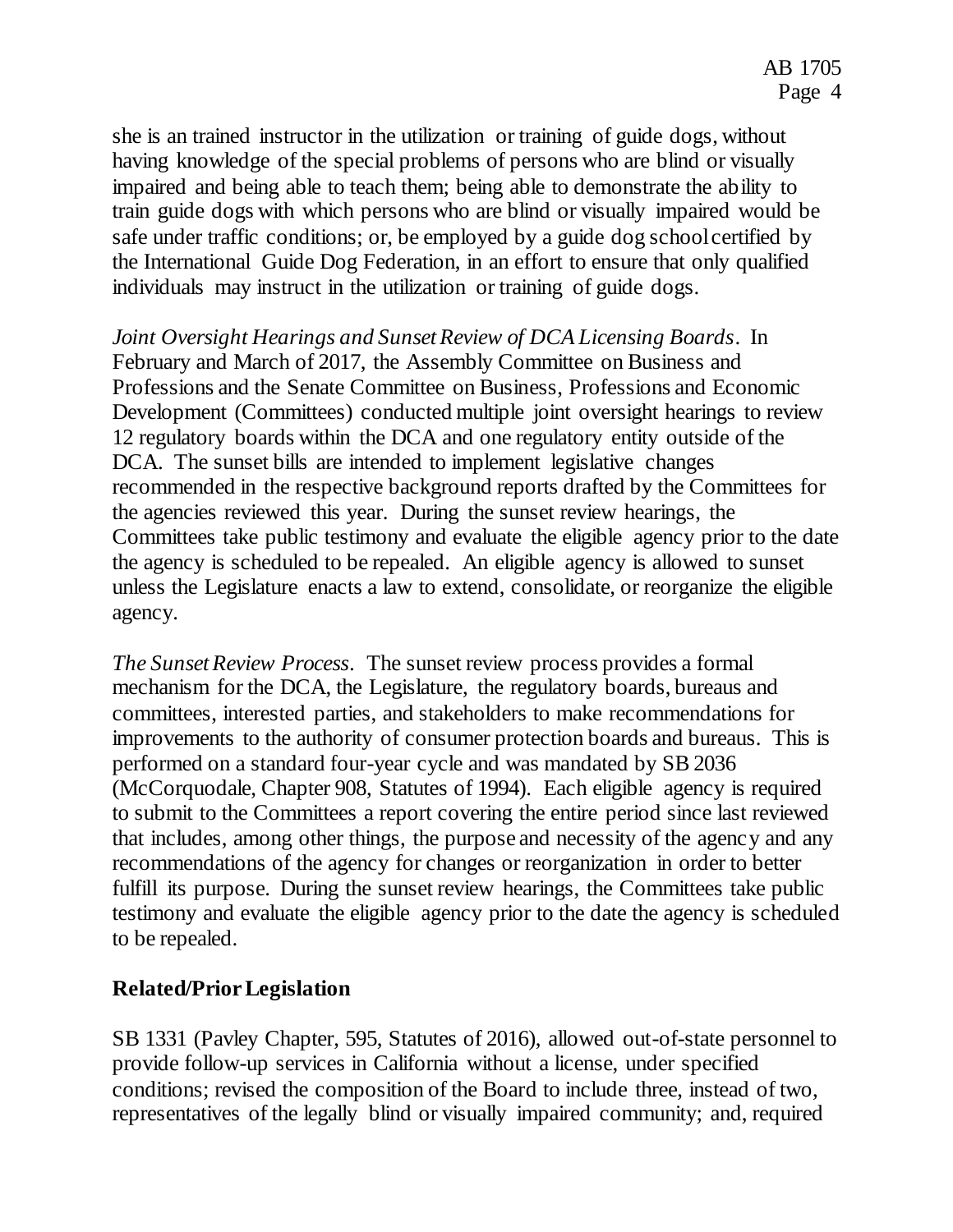the Board to create a factsheet that provides specified information about the Board which must be made available to each licensed school to provide to every student receiving training from that school.

**FISCAL EFFECT:** Appropriation: No Fiscal Com.: Yes Local: No

**SUPPORT:** (Verified 8/28/17)

California Association of Guide Dog Users California Council of the Blind National Federation of the Blind of California

**OPPOSITION:** (Verified 8/28/17)

California State Board of Guide Dogs for the Blind

**ARGUMENTS IN SUPPORT:** The California Council of the Blind writes in support, "[This bill] will bring about a win-win situation, both for those who use guide dogs and the industry itself."

The National Federation of the Blind of California and the California Association of Guide Dog Users writes in support, "Elimination of the Board will save taxpayer money used by the Board and for oversight by the Department of Consumer Affairs. It will also save guide dog school resources used both to support the Board and to complete the redundant paperwork that the Board requires."

**ARGUMENTS IN OPPOSITION:** The California State Board of Guide Dogs for the Blind writes in opposition, "we believe that the sunset of the Board, particularity at this time, on the heels of the implementation of SB 1331 (Chapter 595 - Statutes of 2016) does not provide sufficient time to properly assess the impact of an unregulated industry in the hands of a privately held out-of-state organization on California public safety and consumer protection."

ASSEMBLY FLOOR: 77-1, 6/1/17

AYES: Acosta, Travis Allen, Arambula, Baker, Berman, Bigelow, Bloom, Bocanegra, Bonta, Brough, Burke, Caballero, Calderon, Cervantes, Chau, Chávez, Chen, Chiu, Chu, Cooley, Cooper, Cunningham, Dababneh, Dahle, Daly, Eggman, Flora, Fong, Frazier, Friedman, Gallagher, Cristina Garcia, Eduardo Garcia, Gipson, Gloria, Gomez, Gonzalez Fletcher, Grayson, Harper, Holden, Irwin, Jones-Sawyer, Kalra, Kiley, Lackey, Levine, Limón, Low,